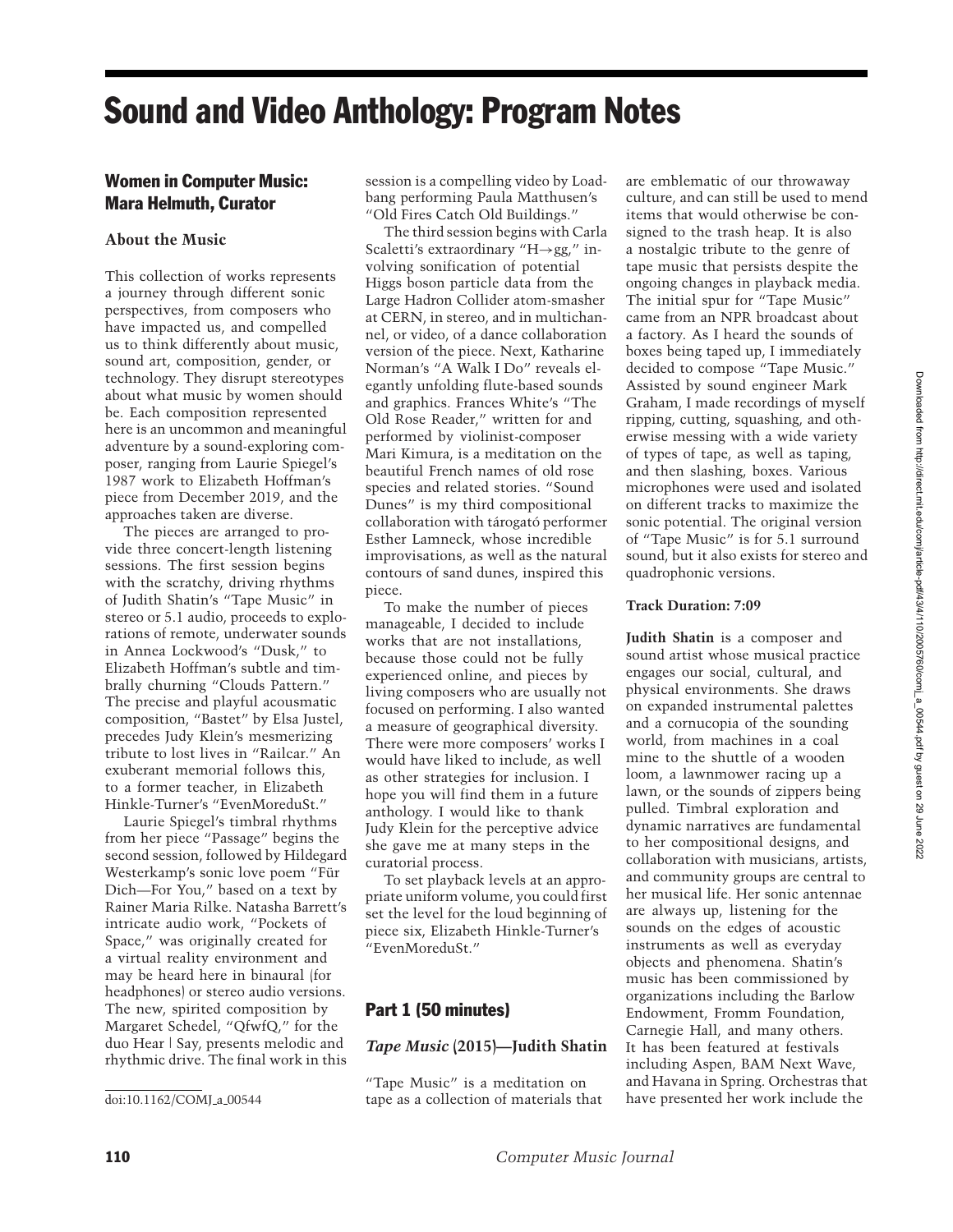



Denver and Houston Symphonies, as well as the American Composers Orchestra. Her music can be heard on labels including Centaur, Innova, and Neuma. Shatin's interest in electronic media began while she was still in high school, and in 1987 she founded the Virginia Center for Computer Music at the University of Virginia, where she is William R. Kenan, Jr. Professor Emerita.

# *Dusk* **(2012)—Annea Lockwood**

This piece is dedicated to Elizabeth Wood and features percussionist William Winant. Hydrothermal vents were given to the project by Dr. Timothy Crone, the Lamont-Doherty Earth Observatory, Columbia University. Transposed bat recordings were from Avisoft Bioacoustics, Berlin: (www.avisoft.com/sounds.htm).

With warm thanks to Dr. Timothy Crone for the use of his hydrothermal vent recordings, made on the midocean Juan de Fuca Ridge, 200 miles off the coast of Washington State, and discussed in his article "The Sounds Generated by Hydrothermal Vents" published in *PLoS ONE*.

If possible, please playback this piece using a subwoofer, because some frequencies important to the piece are in the region of 45 Hz.

## **Track Duration: 6:59**

**Annea Lockwood** is known for her explorations of the rich world of natural acoustic sounds and environments, in works ranging from sound art and environmental installations, through text-sound to concert music. Recent works include "Water and Memory," for the Holon Scratch Orchestra, Israel; the installation Wild Energy, a collaboration with Bob Bielecki—a site-specific installation focused on geophysical, atmospheric and mammalian infrasound and ultrasound sources; and "Becoming Air"

in collaboration with Nate Wooley, trumpet.

Lockwood's music has been presented in many venues and festivals, including the 2016 Tectonics/BBC Festival, Glasgow; Issue Project Room, Brooklyn; Miller Theatre Composer Portrait series, New York; and Cafe Oto, London. Her music has ´ been issued on CD, vinyl, and online on labels including Lovely Music, New World, and Ambitus.

# *Clouds Pattern* **(2019)—Elizabeth Hoffman**

To make myself understood and to diminish the distance between us, I called out: "I am an evening cloud too." They stopped still, evidently taking a good look at me. Then they stretched towards me their fine, transparent, rosy wings. That is how evening clouds greet each other. They had recognized me. (Rainer Maria Rilke, *Stories of God*)

I am grateful to have had the chance to work intensively for several weeks while on a Klingler Electroacoustic Residency in 2018 at Bowling Green State University, developing the eight-channel materials that are the source for the stereo version of this piece.

# **Track Duration: 9:33**

**Elizabeth Hoffman** studied electronic music with Bülent Arel while pursuing an MA at Stony Brook University, and then computer music with Diane Thome, John Rahn, and Richard Karpen during doctoral studies at the University of Washington School of Music. Daria Semegen was also a strong influence. Briefly on faculty at the University of Minnesota, then at New York University since 1999,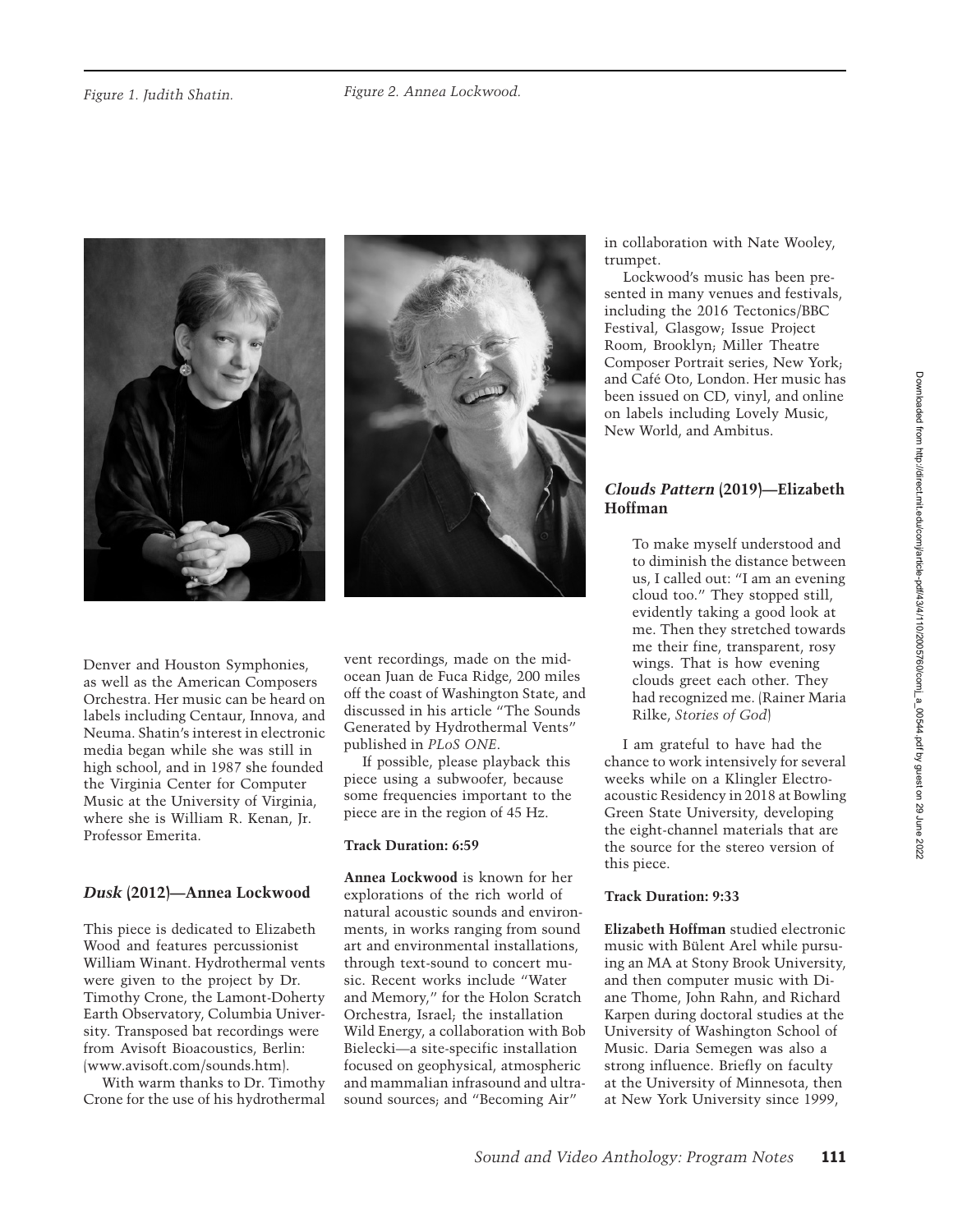

Hoffman has made it a priority to support women (and all students) in computer music through recruitment and teaching that values diverse perspectives on aesthetics, uses of technology, perception, theoretical discourse, and collaborative learning. She co-directs the Waverly Labs for Computer Music Composition and Research. She is also a pianist and has strong interests in critical theory, acoustic composition, timbral spatialization, and music's relation to subjectivity. She is focused on the potentials of the multichannel medium and on mixed musics, where designed software is simultaneously instrument, specific composition, and variably realized structure allowing new kinds of conversations with performers. Since 2019, a permanent algorithmic sound installation of hers, (RETU(R)NINGS), has played daily at sunset in New York University's Bobst Library Atrium. Her electroacoustic music has been recognized by awards from Bourges, Prix Ars Electronica, Pierre Schaeffer International Competition, and many other institutions. Hoffman's electroacoustic music is published primarily on Empreintes DIGITALes.

# *Bastet* **(2004)—Elsa Justel**

Bastet, a naughty cat deity, has slipped into the piano box. Confused by the strange appearance of this place, she tries to find the exit while holding onto the strings.

This project is based on the notions of ambiguity, instability, and chance. The material comes from sounds produced by piano strings, guitar, and snare drum through unconventional modes of excitement (by rubbing, scratching and hitting, or using various items, such as wooden and metal sticks, nail file, paper, etc.). I was exploring the spectral instability unique to string sounds with the intention of producing nuances of character and effects of ambiguity. Some digital treatments allowed me to change the personality of sound, so it was possible to obtain sounds similar to percussion or wind instruments. Also, I have let chance, as an ineffable assistant, play a role to lead me to unexpected discoveries. [English translation: François Couture]

"Bastet" was realized in 2004 at the studio of the Association pour la recherché et l'expérimentation musicale (APREM) in Nevers, France, and premiered on 20 March 2004 during the concert season of APREM at the Théâtre municipal de Nevers. The piece was commissioned by the French State (Music Office) and the APREM.

["Bastet"  $\odot$  2004 Elsa Justel (SACEM), Ymx média (SOCAN); <sup>P</sup> 2007 Enregistrements i media ´ (SOPROQ). Previously released in 2007 by Empreintes DIGITALes on the album *Mâts* (IMED 0785). Used with permission.]

#### **Track Duration: 10:37**

Born in 1944 in Mar del Plata, Argentina, **Elsa Justel** obtained a



Professor Diploma in Music Education and Choral conducting at the Conservatory of Mar del Plata. She studied composition at the University of Rosario with Virtú Maragno and electroacoustic music in Buenos Aires with José Maranzano and Francisco Kröpfl.

In 1998 she moved to France where she graduated with a doctorate in Esthetics, Sciences, and Technologies of Arts at the Universite de Paris ´ VIII under the direction of Horacio Vaggione. She taught new composition techniques at the Conservatorio Provincial de Música Luis Gianneo in Mar del Plata, Argentina; sound techniques and sound form at the Université Paris-Est Marne-la-Vallée; and electroacoustic music at the Universitat Pompeu Fabra in Barcelona. She has published various articles on electroacoustic and video music, and has participated in many conferences as a speaker.

Justel's music received awards from competitions including: Tribuna nacional de compositores (TRINAC) in Argentina; Viseu Rural 2.0— Explorações Sonoras de um Arquivo Rural, in Portugal; and the Prix biennal Presque rien in France. She has also realized audiovisual projects and music for film and the stage. Her video music *Destellos* won prizes at the Video Evento d'Arte competition (Italy) and the Bourges competition (France).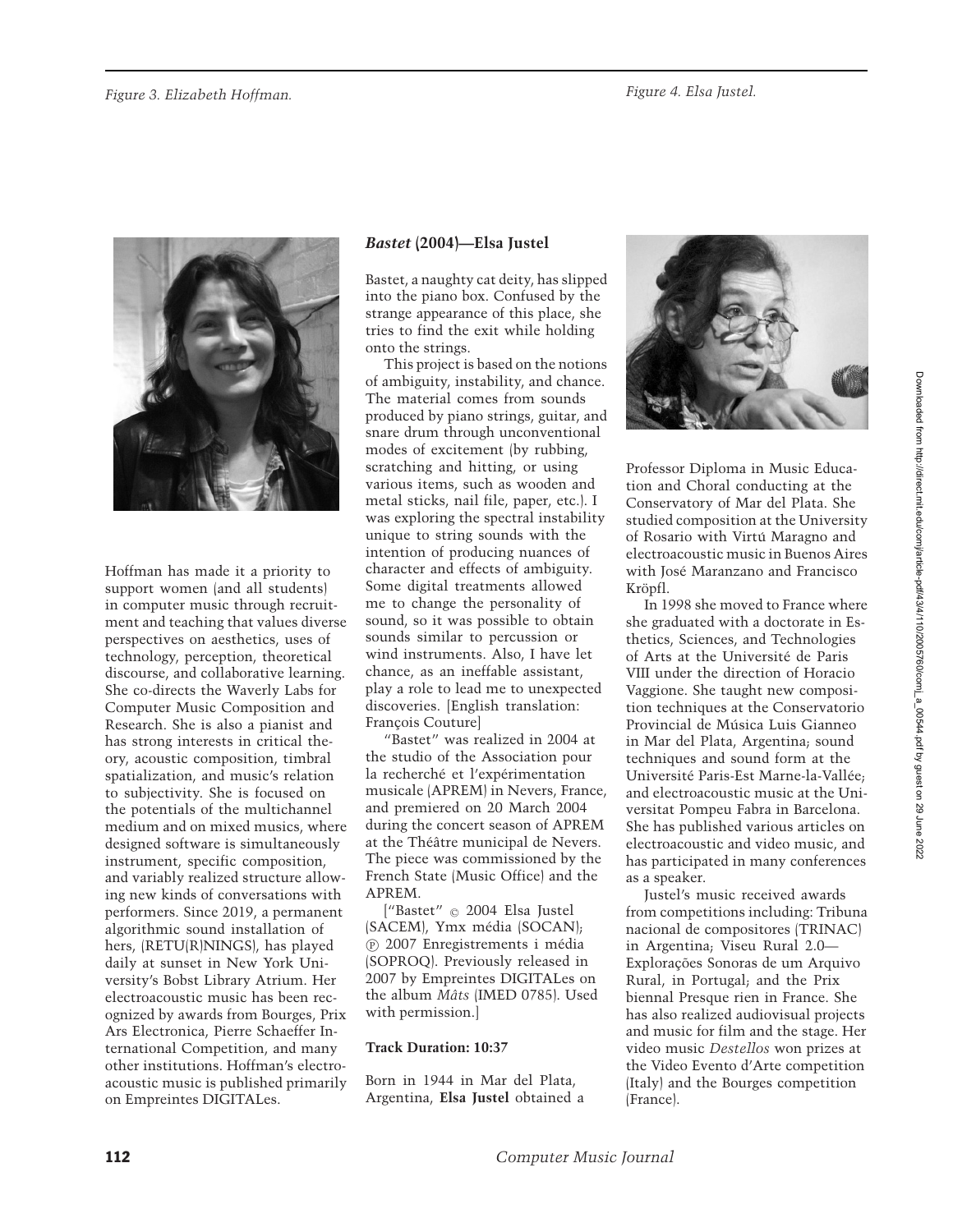# *Railcar* **(2008)—Judy Klein**

At one end of the railcar was a glass bin, filled with paper clips. I added the few I had brought with me, in memory of the lives of so many.

This piece was commissioned by the Institut International de Musique Electroacoustique de Bourges (IMEB) and was premiered in 2008 at the 38th Festival Synthèse in Bourges, France.

#### **Track Duration: 9:08**

**Judy Klein** received her degree in music from the Conservatory of Music in Basel, Switzerland, and a Master's Degree from the Gallatin School at New York University. She studied computer music with Charles Dodge at the Brooklyn College Center for Computer Music, and was a longterm affiliate of the Center while it was under his direction. During the 1980s, she taught computer music composition in the New York University SEHNAP Department of Music and founded a computer music studio there. From 1990 to 2006 she was a consultant at Lincoln Center's New York Public Library for the Performing Arts, where she created an archive for the preservation of analog and digital electroacoustic music. She has been a guest composer and lecturer at various colleges and conservatories, including Dartmouth College, Columbia University, and the Brooklyn College Center for Computer Music. In 2007 she was a resident artist at the Bourges International Institute of Electroacoustic Music.

She composes almost exclusively using the C programming language and the Csound computer music language. Her works are primarily acousmatic and increasingly combine her love of sound with her commitment to animal rights. Probably best known is her piece "The Wolves of Bays Mountain." Other pieces by her



can be heard on the ICMA, SEAMUS and Cuneiform labels. Klein currently resides in New York City, where she works in her home studio. She continues to lecture at local colleges and serves on juries for electroacoustic music competitions and selection committees for electroacoustic music festivals and conferences. She is a member of the Steering Committee for the New York City Electroacoustic Music Festival and is a contributing editor for *The Open Space Magazine* and for *Perspectives of New Music*.

# *EvenMoreduSt* **(2008)—Elizabeth Hinkle-Turner**

This piece, written in commemoration of the 50th anniversary of the Experimental Music Studios of the University of Illinois, pays homage to the legacy of the great musicians and teachers who have worked at that facility. One of these, of course, was Herbert Brün. Although he was by no means my only mentor and teacher at the University of Illinois at Urbana-Champaign, in retrospect I have come to realize that he was, beyond a doubt, the most influential. I guess I can credit Brün with, as he put it, "ruining my career" as a music professor: His teaching infused me with an idealism and an impatience that is simply insupportable in today's



academic culture, and which caused me to throw up my hands in despair and throw in the towel on teaching several decades ago, and I have never regretted it. I remember the day that Brün (together with Arun Chandra) presented the Sawdust project to me and some other new students, and played the pieces that resulted from his program. "EvenMoreduSt" is my own poor commentary and tribute to those works, plucking the characteristics that excited me the most upon listening to them. Like the originals, my work uses sawtooth waves . . . but of a different type of saw altogether (thanks to my late husband, for those recording hours in his woodworking shop!).

#### **Track Duration: 6:00**

**Elizabeth Hinkle-Turner** received her DMA in music composition from the University of Illinois at UrbanaChampaign. She has served as acting director of the electronic and computer music studios at Florida International University in Miami and the Experimental Music Studios at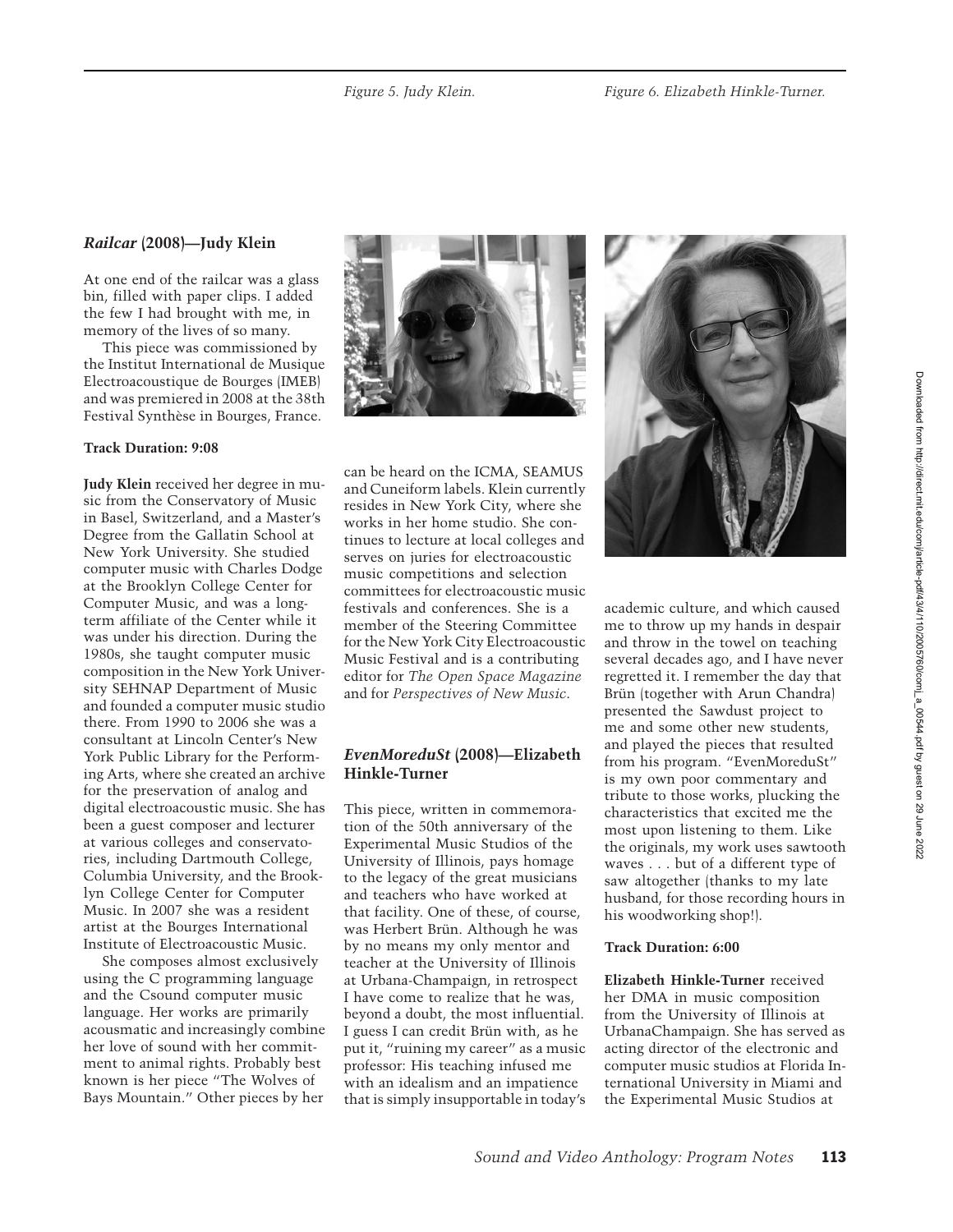the University of Iowa, and has been a faculty member at the University of Illinois, the Oberlin Conservatory, and the University of North Texas (UNT). She served on the board of the Society for Electroacoustic Music in the United States (SEAMUS) for ten years, returning in 2018 in the new position of director of diversity for the organization, and has been on the board of the Canadian Electroacoustic Community (CEC) and the International Alliance for Women in Music (IAWM).

Currently, she makes her living as the Director of Instructional IT Services at UNT, while occasionally teaching courses in UNT's College of Music and College of Visual Art and Design. Hinkle-Turner is the author of *Women Composers and Music Technology in the United States* (published by Ashgate, now Routledge, in 2006) and is working on the second edition of this text and subsequent books in the series. She is also the creator of *Full Circle*, a work for CD-ROM that received an award from the Institut International de Musique Electroacoustique de Bourges, and the blog, afterthefire1964.blogspot.com, a site devoted to assisting those who are currently dealing with alcoholic or addicted spouses and other loved ones.

# Part 2 (69 minutes)

## *Passage* **(1987)—Laurie Spiegel**

Having worked predominantly on the "note" level of music (algorithmic work with harmony, melody, counterpoint, or line), I felt like revisiting the timbral and textural sonic spaces that had deeply involved me before I began using computers.

"Passage" was as close as I could get to an old-fashioned analog electronic piece, but made with modern, digital tools. For a change of emphasis I wanted to build a dramatic experience out of texture, timbre, and resonance, with minimal use of harmony, melody, counterpoint, or line, with which I've been predominantly concerned in my work in recent years.

I began with a MIDI sequencer file containing a14-minute-long static chord, and started to compose and edit MIDI continuous controller changes for the timbres and balances. After I had what felt like the ghost outline of the piece, I added other parts, with more movement and variation, to capture and make audible to others what the initial timbral shape had suggested to the inner ear of my imagination.

The result, evolved through a progressive process of clarification inside my own mind over several weeks, expresses a forceful energy of propulsion, an ongoing momentum travelling through a variety of textures and moods with, as I experienced it, a life of its own.

For this piece I used a Yamaha TX816 FM synthesizer, Eventide 2016 and Korg DRV3000 digital signal processors, and a Hill 16 channel mixing board, and software including Music Mouse (written by me) running on an Amiga 1000 computer, and Mark of the Unicorn's Performer sequencer running on a 512k Macintosh computer. No other instruments besides Music Mouse were used: no keyboards, faders, or other physical controllers.

#### **Track Duration: 14:03**

Although coming from a background of folk, pre-Classical, classical, and analog electronic music, **Laurie Spiegel** has been involved in the creation of computer technology for music in various ways, starting with her residence at Bell Telephone Labs where she worked with Groove,



the Alles synthesizer, Max Mathews's RTSked, and her own Vampire audiovisual composing software. Subsequently she contributed to the design and implementation of the alphaSyntauri system for the Apple II, the McLeyvier (a language-based LSI 11/23 music processor), and other computer technologies for composition, performance, and audio signal processing. She is best known for her realization of Johannes Kepler's *Harmonices Mundi*, which was included on the Voyager Spacecraft's *Sounds of Earth* golden record, and for Music Mouse, her "intelligent instrument" software for live improvisation running on Macintosh, Amiga, and Atari computers.

# **Für Dich—For You (2005)—Hildegard Westerkamp**

The compositional process of "Für Dich—For You" included an intense encounter with Rainer Maria Rilke's poetry (English translation by Norbert Ruebsaat), not unlike an encounter with the experience of love itself and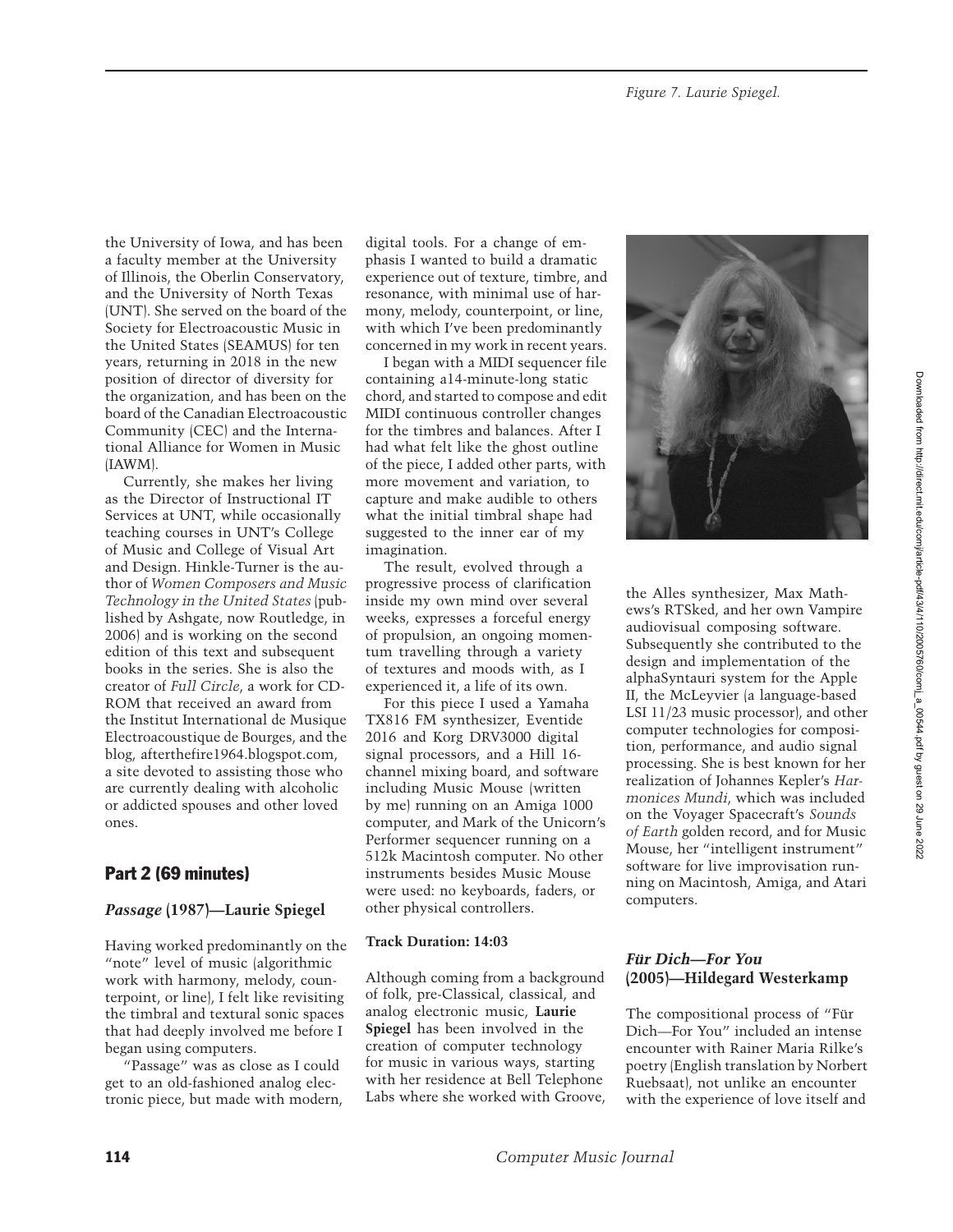all its unsettling, complex emotional states. The poem speaks of one person's love to another, but also and perhaps more importantly—about love as an inner state towards life and the world as a whole. On another level the composition explores a sense of place and belonging, of home and love. To underscore this context, the sound sources for the piece consist of specific sounds from two places that have created a sense of belonging in me: North Germany, where I was born and grew up, and Vancouver and the west coast of Canada, where I have lived for over thirty years as an immigrant. These sounds form the sonic and musical language of the piece, together with the recorded male and female voices of people close to me, speaking the poem, both in German and in English.

The readers of the poem are Wendelin Bartley, Susan Benson, Anne Bourne, Louie Ettling, Peter Grant, Andra McCartney, Norbert Ruebsaat, Sonja Ruebsaat, Susanna Ruebsaat, R. Murray Schafer, Agnes Westerkamp and myself. "Für Dich-For You" was commissioned by the Zentrum für Kunst und Medien (ZKM), Karlsruhe. The composition was started during a residency at the ZKM, and was continued and completed in the Sonic Studio at Simon Fraser University and in the composer's own studio in Vancouver.

["Für Dich—For You" © 2005 Norbert Ruebsaat, Hildegard Westerkamp (SOCAN), Yul média (SOCAN); <sup>P</sup> 2009 Enregistrements i media ´ (SOPROQ). Previously released in 2009 by Empreintes DIGITALes on the album *trans canada* (IMED 09100). Used with permission.]

#### **Track Duration: 14:03**

Composer **Hildegard Westerkamp** focuses on listening, environmental sound, and acoustic ecology. At the



beginning of her career she worked with R. Murray Schafer and the World Soundscape Project. She is a founding and board member of the World Forum for Acoustic Ecology and was a long-time editor of its journal *Soundscape*. She has conducted soundscape workshops, given concerts and lectures, and has coordinated and led soundwalks locally and internationally. In 2003 Vancouver New Music (VNM) invited her to coordinate and lead public soundwalks as part of its annual concert season. This in turn inspired the creation of the Vancouver Soundwalk Collective, whose members are continuing to lead walks on a regular basis. For some years she has mentored a variety of younger composers, sound designers, soundwalk leaders, and people pursuing careers in soundscape studies and acoustic ecology. Excerpts of her compositions appear in Gus van Sant's films *Elephant* and *Last Days*, and more recently she collaborated on the soundtrack of Nettie Wild's film *Koneline.* Her newest composition, "Klavierklang" for pianist Rachel Iwaasa, had its world premiere at ISCM's World Music Days in Vancouver, November

2017. Also in 2017, Hildegard's ways of composing and listening were presented on CBC IDEAS: http://www .cbc.ca/radio/ideas/how-opening-our -ears-can-open-our-minds-hildegard -westerkamp-1.3962163.

#### *Pockets of Space* **(2018)—Natasha Barrett**

"Pockets of Space" is the music for the 3-D video and virtual reality work of the same name. The work is a collaboration between Natasha Barrett and United States–based visual artists Marc Downie and Paul Kaiser, known collectively as OpenEndedGroup.

The work was originally composed in seventh-order 3-D Ambisonics for concert performance, and as an interactive binaural version for virtual reality headset. Stereo and binaural versions are presented for this present edition.

Throughout the work, audio and visual scenes transform between states verging on both reality and abstraction, created by experimental methods involving the spatial decomposition and recomposition of source materials.

Some of the musical materials began as real Ambisonics sound recordings that were then decomposed to reveal sound objects and their spatial-frequency fingerprint. From these experiments, new materials were then abstracted and explored, and sometimes fed into the visual artwork. Other musical materials drew instead from the visual art, where Downie decomposed images into pixel information and implemented his own custom-made algorithmic processes. These processes revealed unique geometries and eccentric physics, which were in turn fed back into sound synthesis to create new spatial-audio imagery.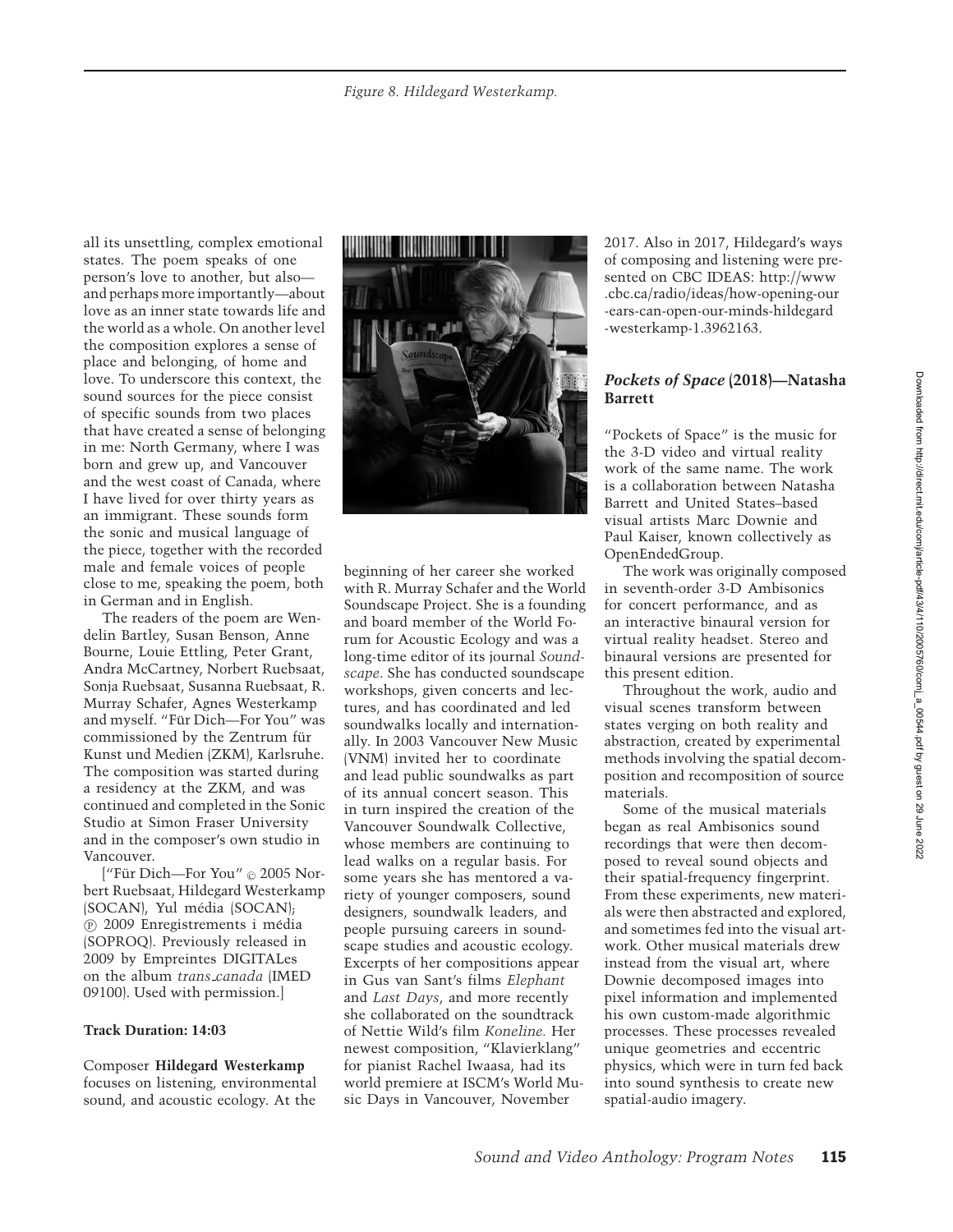

This work was commission by the Institut de Recherche et de Coordination Acoustique/Musique (IRCAM) and premiered at the Centre Pompidou, Paris.

## **Track Duration: 14:53**

**Natasha Barrett** composes acousmatic and live electroacoustic concert works, multimedia projects, and installations. The musical application of spatial audio has guided her work since the late 1990s, and she is a leading voice in the new wave of artists working with Ambisonics, 3-D sound, and its contemporary music context. Her inspiration comes from the world around us: the way it sounds and behaves, systems, processes, and resulting phenomena. These interests have led her into the realms of cutting-edge audio technologies, geoscience, sonification, motion tracking, and some exciting collaborations involving instrumental ensembles, visual artists, architects, and scientists. Her work has been commissioned, performed, and broadcast throughout the world. She has received international awards including the Nordic Council Music Prize and the Euphonie d'Or in the

Bourges International Electroacoustic Music Awards. Originally from the United Kingdom, Barrett moved to Norway in 1999. Active in performance, education, and research, she is codirector of the Norwegian spatialmusic performance ensemble Electric Audio Unit and founder of 3DA, the Norwegian society for 3-D sound art. Besides her career as an independent composer she currently holds a professorship at the Norwegian Academy for Music in Oslo.

# *QfwfQ* **(2019)—Margaret Schedel**

The title of this piece takes its name from the interdimensional narrator of many of Italo Calvino's short stories, including the collection *Cosmicomics*, which describe the beginnings of the world using both scientific hypotheses and comic language. Like the unknowable, unpronounceable QfwfQ, who has experienced all of time and space, this work explores multiplicities of being, paradoxes and contrasts. The piece is scored for two alto instruments, or any treble instrument capable of reaching down to the G below C4. The players read from a two-line score and can choose to switch parts at bar lines that demarcate sections of varying length. The two lines have contrasting characters and are each treated to different electronic manipulations that create multiple voices. The bottom line is lyrical, almost romantic in character, and its electronics create a Bulgarian chorusing effect through time, pitch, and timbre shifting. This chorusing effect can accrue up to 96 voices and is reset when performers switch parts. The top line has an angular, disjunct, modern character and also includes occasional percussive sounds. The electronics part loops some of the



percussive sounds, and by the end of the piece, these create a third drum line. In total, this single piece played by two instruments can ultimately evolve into as many as 99 possible lines, which can be in agreement or in conflict depending on the musical performance. Only at the center of the piece do the two instrumentalists play the same melody, in a "weeping" fado-like passage that briefly unifies the voices before they diverge again.

The multiphonic, indeterminate, and polystylistic character of this piece is best described in Calvino's story "A Sign In Space," which is a kind of parable of the postmodern condition. In it, QfwfQ makes a mark to note the revolution of the Sun around the Milky Way galaxy (the first sign ever made), only to find after many millennia that many others had also made similar signs and the original sign was gone. QfwfQ ruminates on the experience of looking at the marks of millions of beings in space: "In the universe now there was no longer a container and a thing contained, but only a general thickness of signs, superimposed and coagulated . . . constantly being dotted, minutely, a network of lines and scratches and reliefs and engravings." (Note by Katherine Kaiser.)

Special thanks to Matthew Blessing for his help with the chorusing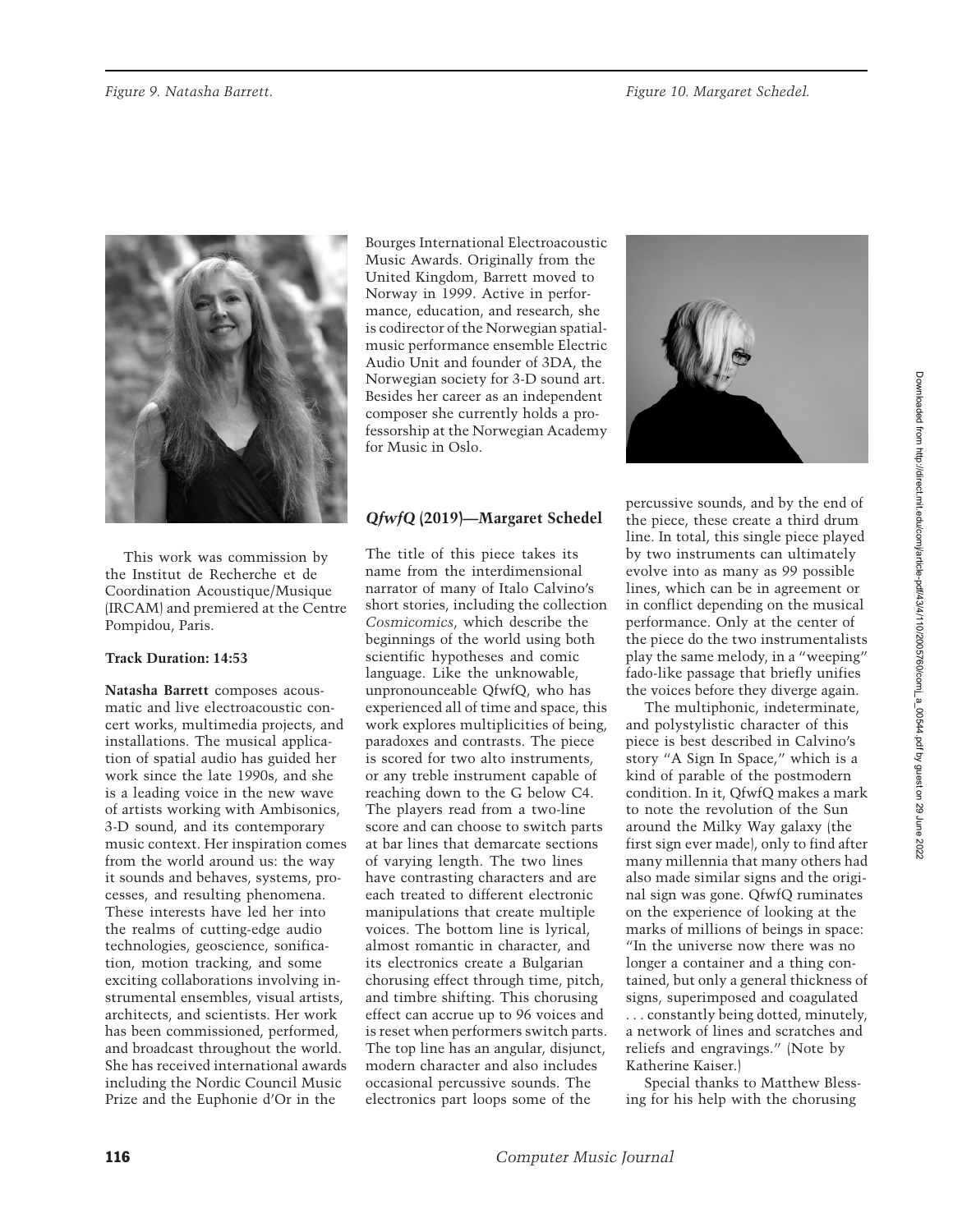patch, and the reACT ensemble for commissioning, inspiring, and workshopping the piece.

## **Track Duration: 8:05**

With an interdisciplinary career blending classical training in cello and composition, audio data research, and innovative computational arts education, **Margaret Schedel** transcends the boundaries of disparate fields to produce integrated work at the nexus of computation and the arts. She has a diverse creative output represented with works such as the interactive multimedia opera *The King Listens*, virtual reality experiences, sound art, video game scores, and compositions for a wide variety of classical instruments or custom controllers with interactive audio and video processing. An Associate Professor in the Department of Music at Stony Brook University, she currently serves as the Chair of the Art Department and leads the Making Sense of Data Workgroup at the Institute of Advanced Computational Science.

## *Old Fires Catch Old Buildings* **(2018)—Paula Matthusen**

"Old Fires Catch Old Buildings" draws its title from William S. Burroughs's writing about recording in "The Invisible Generation." Rather than play with the text of Burroughs's original writing, the piece instead engages with physical recordings (namely cassette tapes) of each of the ensemble members. The language flexibility combined with the idiosyncrasies and manipulability of recording and playback devices forges intriguing interdependencies between the musicians and their stored voices. As Burroughs notes, "it is the height of rudeness not to record



when addressed directly by another tape recorder."

#### **Track Duration: 10:40**

**Paula Matthusen** is a composer who writes both electroacoustic and acoustic music and realizes sound installations. She has written for diverse instrumentations, such as found in her piece "Run-On Sentence of the Pavement," for piano, pingpong balls, and electronics. Her work often considers discrepancies in musical space: real, imagined, and remembered.

Her music has been performed by ensembles including Alarm Will Sound, International Contemporary Ensemble (ICE), and the Bang On A Can All-Stars, and soloists including Andy Kozar, Kathleen Supove, and ´ Margaret Lancaster. Her awards include the Walter Hinrichsen Award from the American Academy of Arts and Letters, a Fulbright Grant, and the 2014 Elliott Carter Rome Prize.

Matthusen is currently an Associate Professor of Music at Wesleyan University, where she teaches experimental music, composition, and music technology.

# Part 3 (53 minutes)

# *H***→***gg* **(2017)—Carla Scaletti**

The title "H $\rightarrow$ gg" is shorthand for an event where a Higgs boson particle decays into two gamma particles. When CERN announced on 4 July 2012 that they had evidence of the existence of the Higgs boson, they were careful not to say that they had detected a Higgs boson, which, if it is produced, decays so quickly that it would never reach the detector. Instead they presented statistical evidence for the production of an excess of gamma particles at the mass–energy level that predicted a Higgs boson and, based on other variables of the collision, were likely to have been the result of the decay of a Higgs boson.

The work "H $\rightarrow$ gg" is a 15-minute distillation of the 50-minute score for choreographer Gilles Jobin's *Quantum*, premiered at CERN in September 2013 at the Compact Muon Solenoid (CMS) experiment, 300 feet above the tunnel where the Higgs boson was discovered. Sound materials for the piece came from work I had done previously with Lily Asquith on mapping data from the ATLAS Experiment at the Large Hadron Collider (LHC) to sound. Asquith is one of the CERN physicists who coauthored the article "Observation of a New Particle in the Search for the Standard Model Higgs Boson with the ATLAS Detector at the LHC." The parameters of the sounds you hear in the piece were modulated, or controlled, by variables of collision events recorded at CERN, in a sense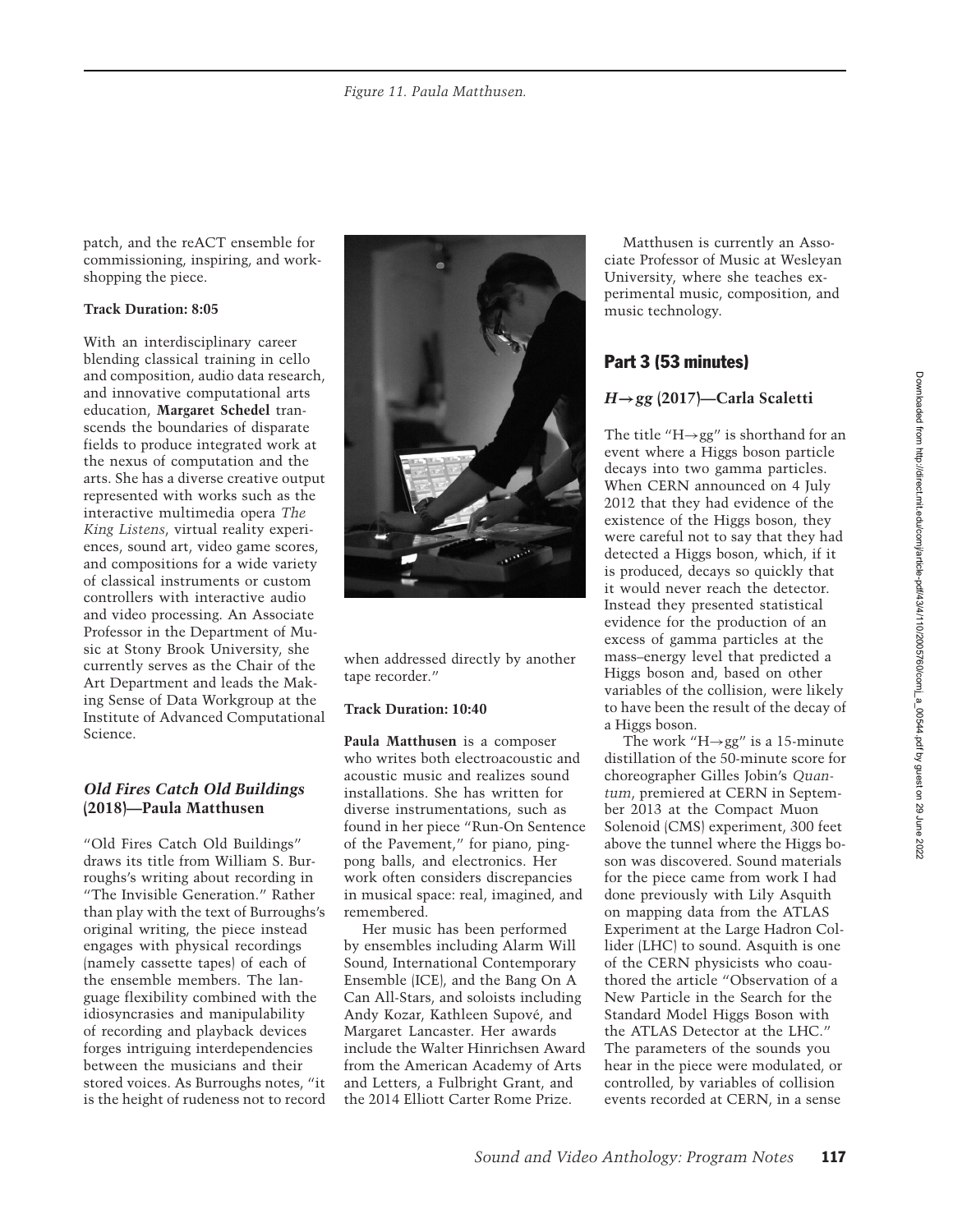

making the LHC the world's largest data-driven musical instrument.

## **Track Duration: 16:26**

**Carla Scaletti** is a composer, designer of the Kyma sound-design language, and cofounder of the Symbolic Sound Corporation. She creates music in a genre she calls mu-sci  $(^\mu \mu$ -psi"), the musical analog to sci-fi. Each of her compositions poses a question in the form of a "what-if" hypothesis, and proceeds to explore the entailments of that hypothesis in the manner of speculative fiction.

Winner of the 2017 SEAMUS Award and the 2017 Sound award from the Women's International Film and Television Showcase (WIFTS), Scaletti serves on the editorial board of the *Computer Music Journal* and presented keynote addresses at the International Conference on Auditory Displays (ICAD 2017) (https://youtu.be/T0qdKXwRsyM), and the International Computer Music Conference (ICMC 2015), the latter published in *CMJ:*

(https://www.mitpressjournals.org /doi/pdf/10.1162/COMJ a 00341).

Each year, she co-organizes the Kyma International Sound Symposium (KISS) for composers and researchers using the Kyma language for their work. This year's theme is "The Sound of Science" and will feature live performances, scientist–composer collaborations, data-sonification workshops, and data-to-sound mapping competitions.

# *A Walk I Do* **(2012)—Katharine Norman**

Composed for flutist Carla Rees, with support from the Britten-Pears Foundation, "A Walk I Do" was first performed at The Forge in London, in May 2016. Like my other recent works, this piece is a composed work that combines instrumental performance with live audio and text processing. In this case I asked Rees to send me an informal description of a favorite walk, which I used as found material. As in another similar piece, "Paul's Walk," written for clarinetist Paul Roe, the text itself is not as important as the fact that by describing it, a person conveys their relationship to place and the way we relate to our environment through personal memory and experiences.

"A Walk I Do" was made in open-Frameworks (visuals) and Pure Data (audio). The final software interface is packaged as a standalone Mac OS application. Although written for specific performers initially, all my recent works are designed to be adaptable to other instrumentation and performable with software that requires minimal technical knowledge.

#### **Track Duration: 10:32**

**Katharine Norman** is an internationally recognized composer of work for



instruments and digital resources, often inspired by people's experience of place and landscape. Over the past ten years she has developed a concurrent profile as a writer. Computer programming forms an essential part of her creative work and she is a skilled programmer in a number of areas.

Recent performance works exploring interactive image, text, and sound include "Making Place," commissioned by pianist Kate Halsall; "A Walk I Do," for Carla Rees; and "Paul's Walk," for Paul Roe. "Fuga Interna (Begin)," for piano and digital sound is based on her experience of her mother's battle with Alzheimer disease, and has been performed widely. As a writer, her digital fiction and nonfiction have featured in various festivals, publications, and conferences. Window (for John Cage), an interactive "sound essay," won the 2012 New Media Writing Prize.

Katharine Norman received her PhD in composition from Princeton University, and for some time worked in academia before deciding to find other strategies for continuing as a composer and writer. She spent several years on a small island in Canada, supporting her work through freelance editing and writing, and is currently back in the United Kingdom working part-time in publishing.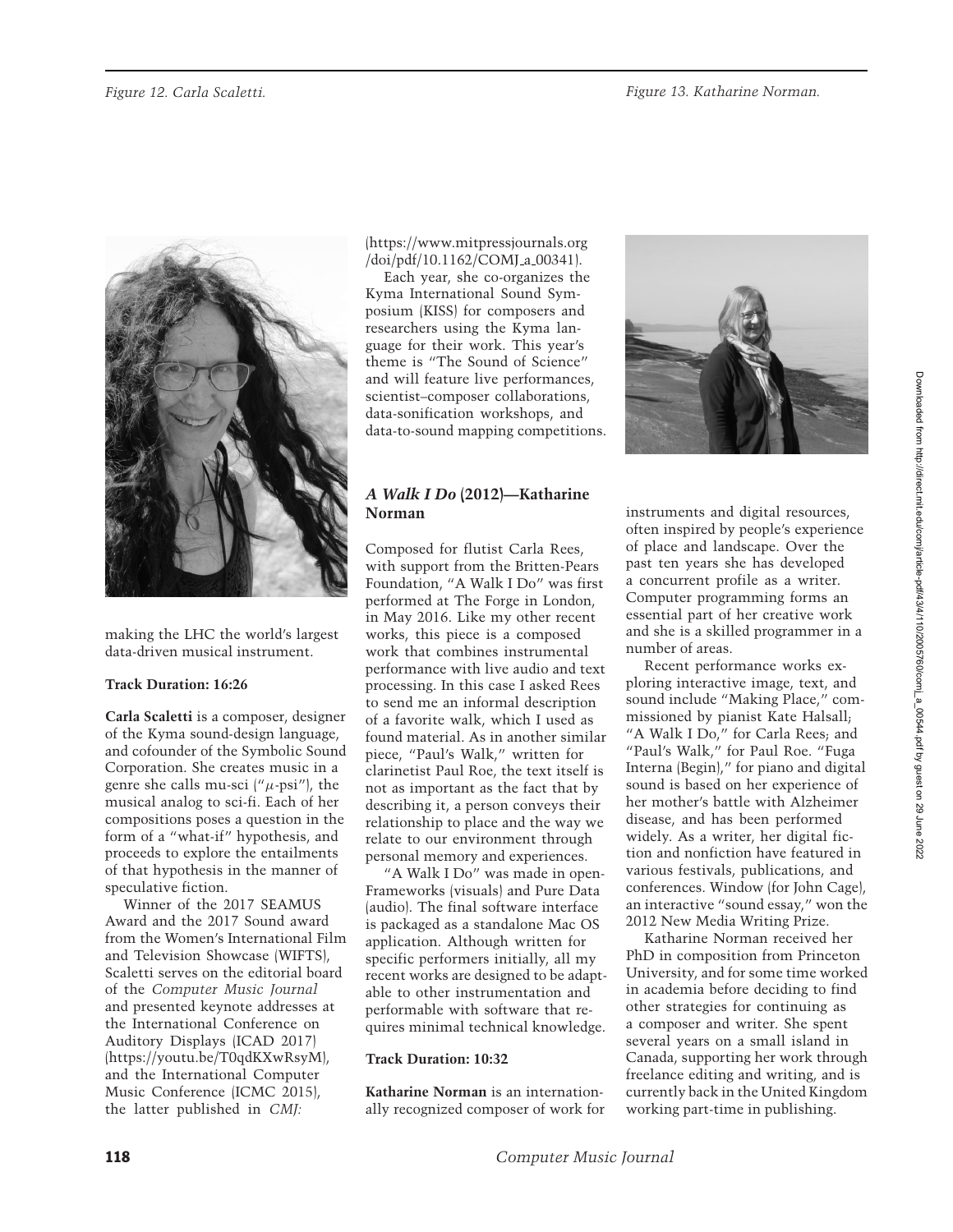*Figure 15. Mara Helmuth.*

*Figure 16. Esther Lamneck.*

# *The Old Rose Reader* **(2004)—Frances White**

"The Old Rose Reader" was inspired by my love of old garden roses. "Old roses" are either species roses that have been grown for many hundreds of years or hybrids that were developed mostly before 1900. Many of them are famous for having been grown in Empress Josephine's garden at Château de Malmaison in France. I love them not only for their exceptional beauty and fragrance, but also for their wonderful, romantic names. All of the names that appear in the text of "The Old Rose Reader" belong to actual roses, some of which I grow in my own garden.

"The Old Rose Reader" was commissioned by, and is dedicated to, Mari Kimura. The text was written by my husband, James Pritchett, who also created the video part. The text was read by Kimura's husband, Herve´ Brönnimann. This work was funded in part by the Composer Assistance Program of the American Music Center. A large part of "The Old Rose Reader" was completed while in residence at The Djerassi Resident Artists program.

#### **Track Duration: 16:39**

**Frances White is** known for her works combining live performers and computer-generated electronic sound spaces. Her music conveys intimacy and immediacy, with a deeply expressive approach that derives from a sincere belief in the transformative nature of sound. White studies the shakuhachi and finds that its spiritual and sonic voice informs her work as a composer. A 2004 Guggenheim fellow, White has received awards, grants, residencies and commissions from organizations such as the Fromm Foundation, Prix Ars Electronica, and



the International Computer Music Association.

Most recently, her music was featured in the installation Tracing on the Farther Side at the 2020 Venice Biennale, and by the Momenta Quartet, who commissioned her to write "The Book of Evening," with funding from a New Music USA Project Grant and the Sparkplug Foundation.

White's music can be heard on record labels including Wergo, Centaur, and Ravello, and was featured as part of the soundtrack of three of Gus Van Sant's award-winning films.

# *Sound Dunes* **(2019)—Mara Helmuth and Esther Lamneck**

"Sound Dunes," for tárogató and stereo fixed media, is the third collaboration composed by both Mara Helmuth (computer music) and Esther Lamneck (tárogató). It was inspired by an exploration of the tárogató sound world and its digital transformations. The piece has resonances with the natural environment such as a sand dune, with its curving contours and granular texture. This piece was premiered at the Diffrazione Multimedia Festival 2019 in Florence.

#### **Track Duration: 8:17**

**Esther Lamneck**, clarinetist and tárogató performer, has appeared



*Figure 15*



*Figure 16*

as a soloist with major orchestras, with conductors such as Pierre Boulez, with renowned chamber music artists, at music festivals worldwide, and with an international roster of musicians from the new music improvisation scene. A versatile performer and an advocate of